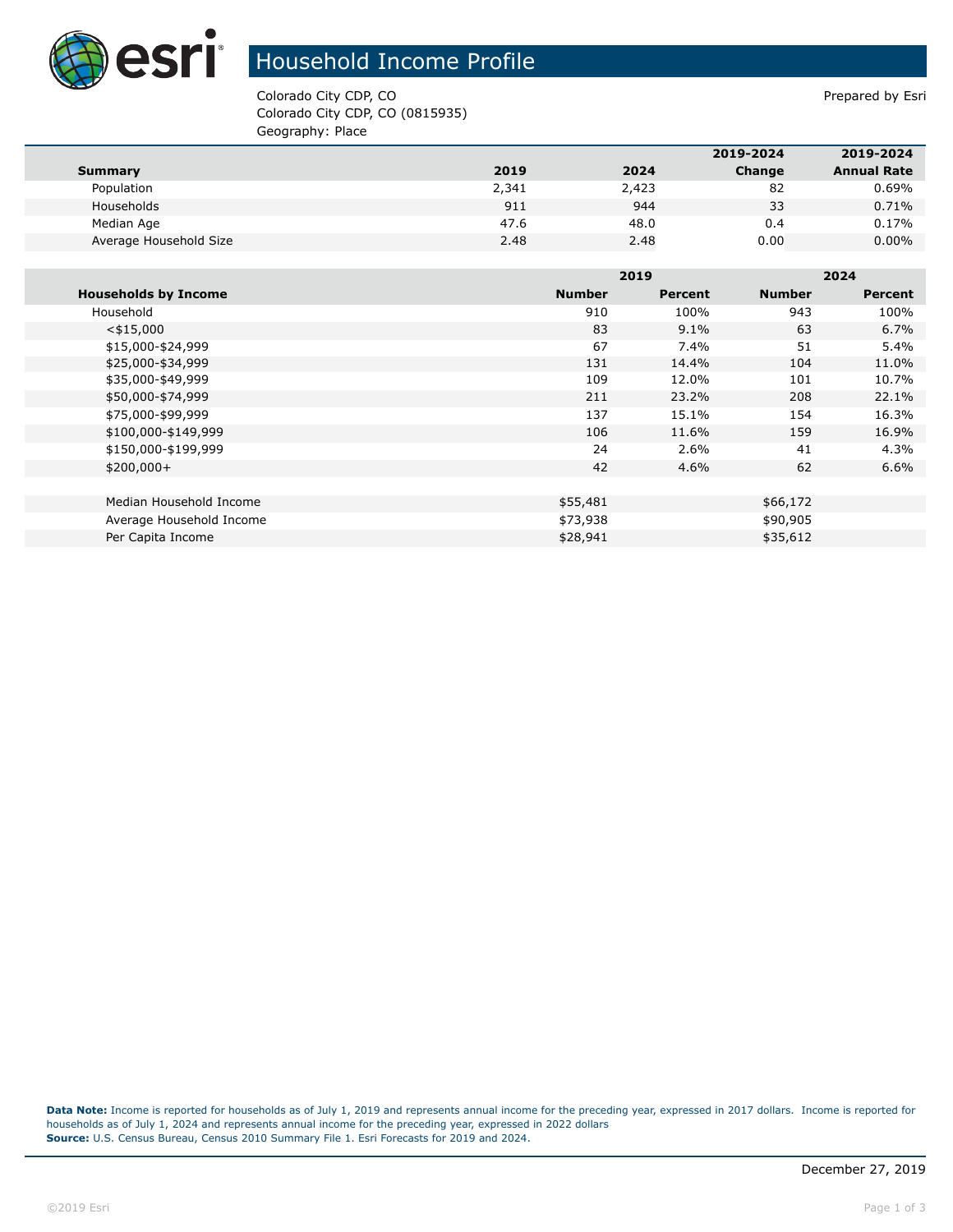

## Household Income Profile

Colorado City CDP, CO **Prepared by Estimate 2** Colorado City CDP, CO Colorado City CDP, CO (0815935) Geography: Place

| 2019 Households by Income and Age of Householder |                |                |                |                |           |                |                |  |
|--------------------------------------------------|----------------|----------------|----------------|----------------|-----------|----------------|----------------|--|
|                                                  | $25$           | $25 - 34$      | $35 - 44$      | $45 - 54$      | $55 - 64$ | 65-74          | $75+$          |  |
| <b>HH Income Base</b>                            | 8              | 91             | 113            | 152            | 219       | 177            | 155            |  |
|                                                  |                |                |                |                |           |                |                |  |
| $<$ \$15,000                                     | 1              | $\overline{7}$ | 8              | 11             | 20        | 15             | 22             |  |
| \$15,000-\$24,999                                | $\overline{2}$ | 5              | $\overline{4}$ | 6              | 14        | 14             | 23             |  |
| \$25,000-\$34,999                                | 1              | 12             | 12             | 15             | 22        | 27             | 42             |  |
| \$35,000-\$49,999                                | $\mathbf{1}$   | 13             | 13             | 17             | 23        | 22             | 21             |  |
| \$50,000-\$74,999                                | 2              | 23             | 26             | 36             | 56        | 46             | 22             |  |
| \$75,000-\$99,999                                | $\mathbf{1}$   | 14             | 20             | 27             | 40        | 23             | 12             |  |
| \$100,000-\$149,999                              | 0              | 11             | 20             | 22             | 27        | 18             | 8              |  |
| \$150,000-\$199,999                              | 0              | 2              | 3              | $\overline{7}$ | 6         | $\overline{4}$ | $\overline{2}$ |  |
| \$200,000+                                       | $\mathbf 0$    | 4              | $\overline{7}$ | 11             | 11        | 8              | 3              |  |
|                                                  |                |                |                |                |           |                |                |  |
| Median HH Income                                 | \$35,000       | \$56,665       | \$66,629       | \$66,596       | \$60,768  | \$53,773       | \$31,940       |  |
| Average HH Income                                | \$41,270       | \$73,916       | \$85,446       | \$88,251       | \$77,631  | \$71,375       | \$48,535       |  |
| <b>Percent Distribution</b>                      |                |                |                |                |           |                |                |  |
|                                                  | $25$           | $25 - 34$      | $35 - 44$      | $45 - 54$      | $55 - 64$ | 65-74          | $75+$          |  |
| HH Income Base                                   | 100%           | 100%           | 100%           | 100%           | 100%      | 100%           | 100%           |  |
|                                                  |                |                |                |                |           |                |                |  |
| $<$ \$15,000                                     | 12.5%          | 7.7%           | 7.1%           | 7.2%           | 9.1%      | 8.5%           | 14.2%          |  |
| \$15,000-\$24,999                                | 25.0%          | 5.5%           | 3.5%           | 3.9%           | 6.4%      | 7.9%           | 14.8%          |  |
| \$25,000-\$34,999                                | 12.5%          | 13.2%          | 10.6%          | 9.9%           | 10.0%     | 15.3%          | 27.1%          |  |
| \$35,000-\$49,999                                | 12.5%          | 14.3%          | 11.5%          | 11.2%          | 10.5%     | 12.4%          | 13.5%          |  |
| \$50,000-\$74,999                                | 25.0%          | 25.3%          | 23.0%          | 23.7%          | 25.6%     | 26.0%          | 14.2%          |  |
| \$75,000-\$99,999                                | 12.5%          | 15.4%          | 17.7%          | 17.8%          | 18.3%     | 13.0%          | 7.7%           |  |
| \$100,000-\$149,999                              | 0.0%           | 12.1%          | 17.7%          | 14.5%          | 12.3%     | 10.2%          | 5.2%           |  |
| \$150,000-\$199,999                              | 0.0%           | 2.2%           | 2.7%           | 4.6%           | 2.7%      | 2.3%           | 1.3%           |  |
| \$200,000+                                       | 0.0%           | 4.4%           | 6.2%           | 7.2%           | 5.0%      | 4.5%           | 1.9%           |  |

**Data Note:** Income is reported for households as of July 1, 2019 and represents annual income for the preceding year, expressed in 2017 dollars. Income is reported for households as of July 1, 2024 and represents annual income for the preceding year, expressed in 2022 dollars **Source:** U.S. Census Bureau, Census 2010 Summary File 1. Esri Forecasts for 2019 and 2024.